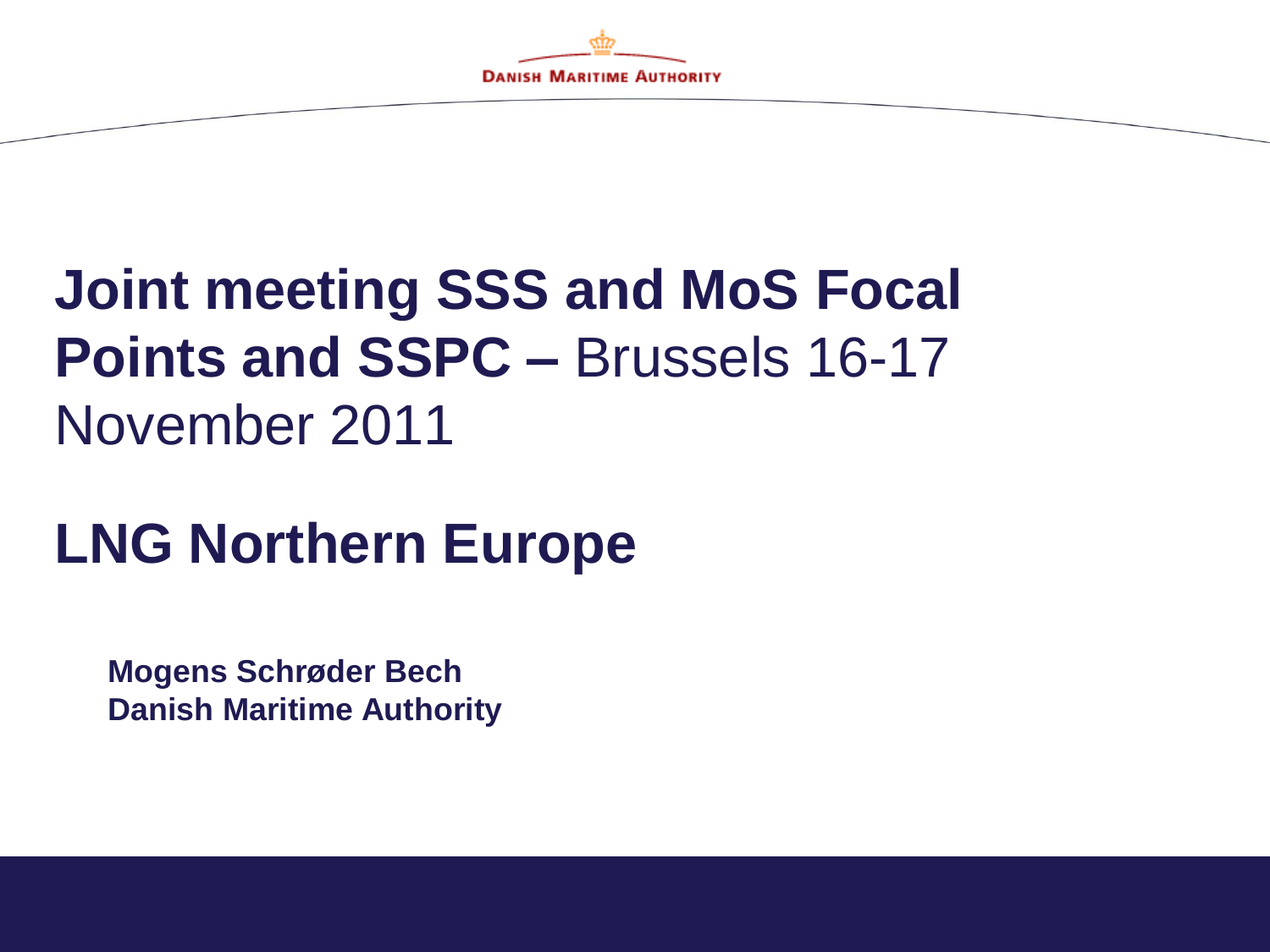

## **Outline**

**The goal of the LNG infrastructure work, partners and organizational set-up**

**An infrastructure of filling stations and deployment in ships**

- The pilot project in headlines
- The infrastructure project the main part

**Results up to now** - the infrastructure project

**The way forward** - the infrastructure project

**What will the infrastructure project deliver?**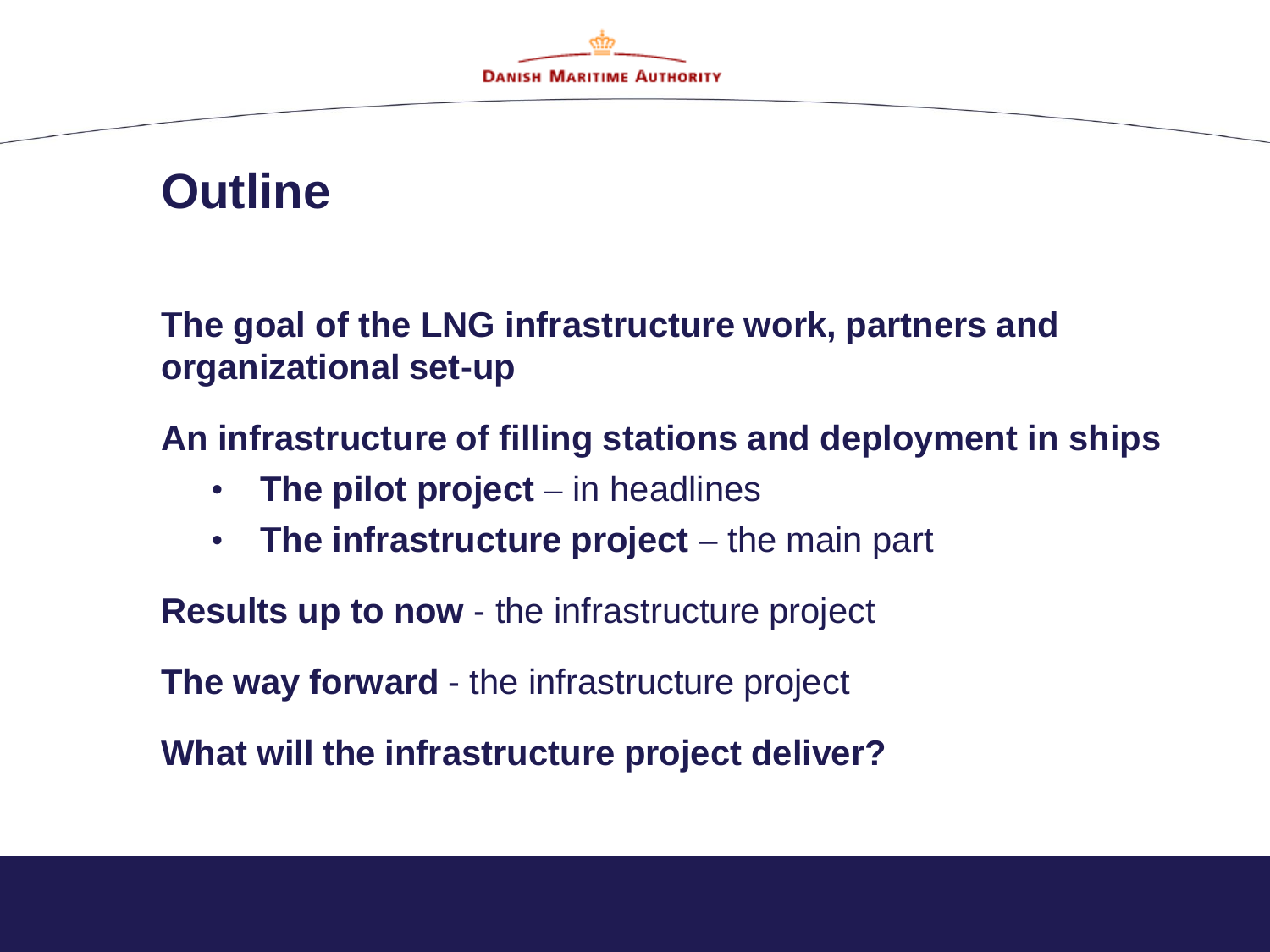

# **Background – Shipping and the green challenge**

### **ECA provisions on fuel oil from 1 January 2015 in North European waters**

- Competitiveness of shipping
- Competitiveness of regions

### **Green demands will increase in the future**

• A basic condition

**Shipping must be developed as the green alternative/part of the transport chain**

**Regulations a major driver!**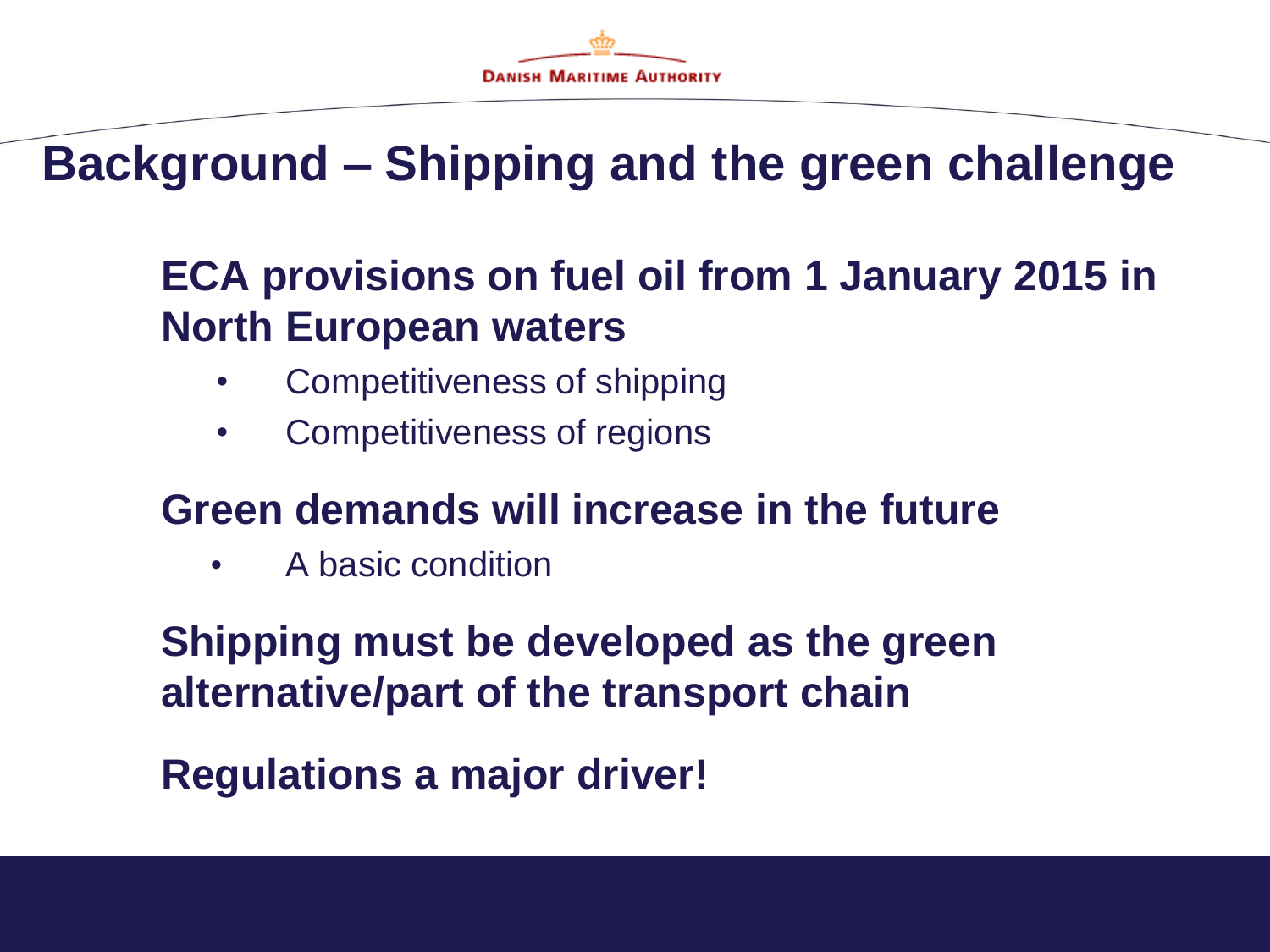

# **LNG as a competitive fuel**

**New fuels is needed**

**Technology neutrality**

### **LNG is an obvious alternative**

- Transport, storage and distribution of natural gas (1:600)
- Focus on **the LNG supply chain**

### **A facilitating LNG infrastructure is needed**

- "Hard" on marine filling stations
- "Soft" on regulations, industry standards, etc.

### **How can we create this infrastructure?**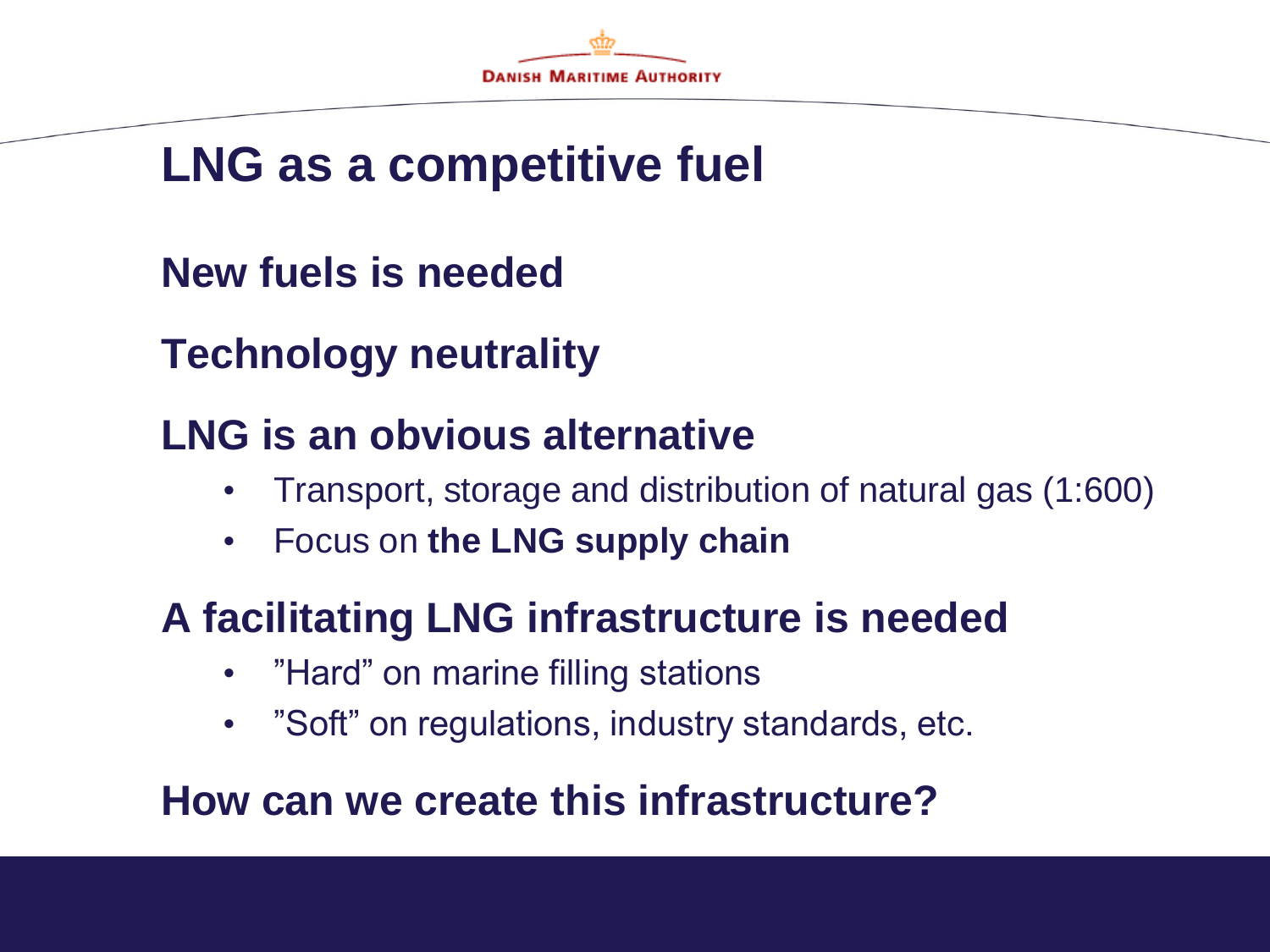# **An infrastructure of filling stations and deployment in ships** – the overall project

## **AN EU TEN-T Motorways of the Sea project**

- LNG as fuel for international short sea shipping
- Total costs 26 mill. euro

### **A pilot project – Fjord Line Danmark A/S**

• 9.0 mill. euro from TEN-T

### **An LNG infrastructure project**

• 0.6 mill. euro from TEN-T

**A combined top-down and bottom-up approach**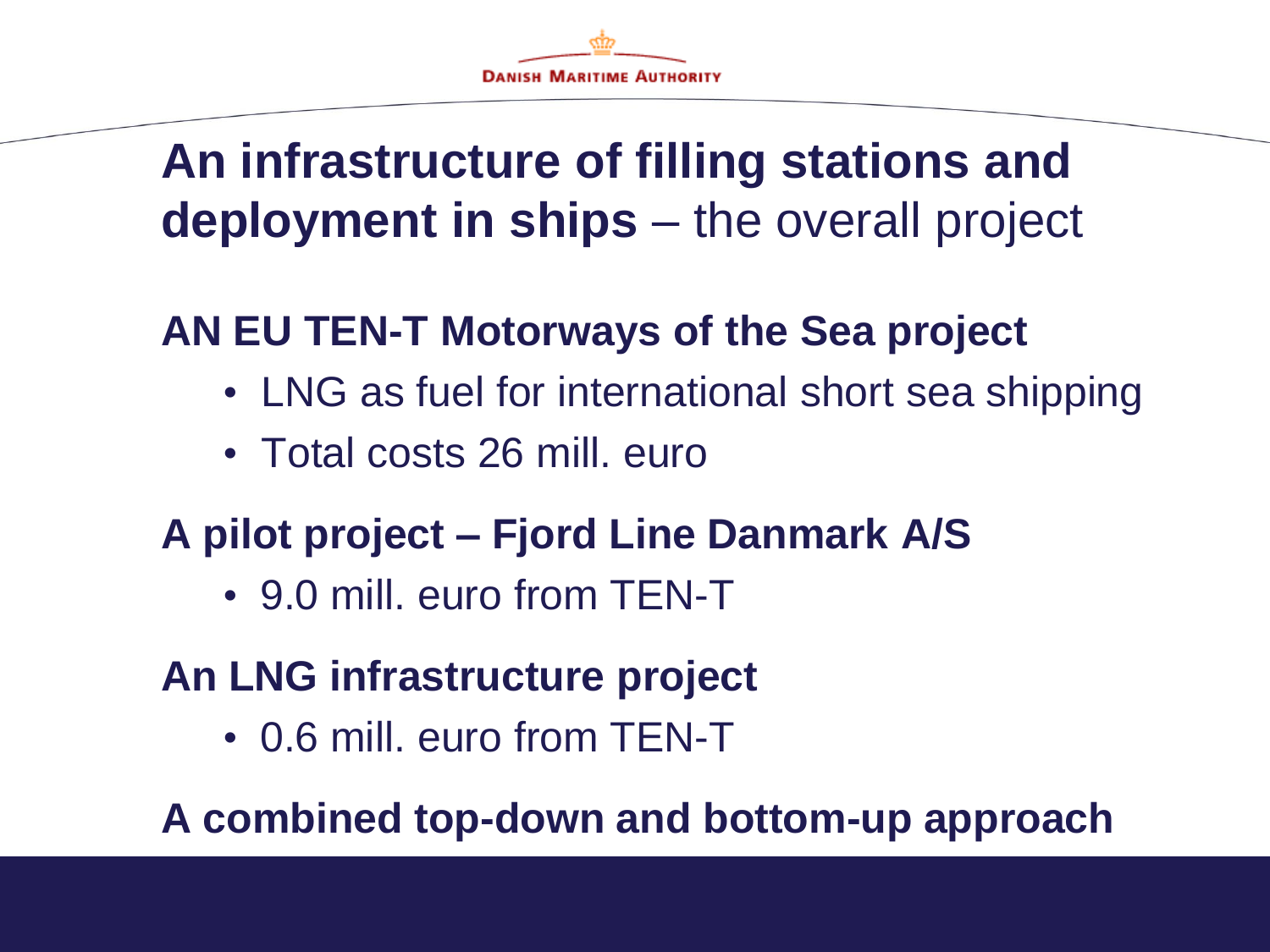# **The full-scale pilot project**

## **Supporting and developing a transport corridor**

- From the South Western part of Norway
- $\triangleright$  ... to the Northern part of Jutland
- $\triangleright$   $\ldots$  and further to the Continent

### **Ports**

- Hirtshals base port
- Bergen, Stavanger, Langesund

## **The project**

- Conversion of two new cruise ferries under construction for LNG
- A full-scale pilot project
- Deployment in international short sea shipping
- An extensive measuring programme
- A maritime LNG infrastructure is needed!!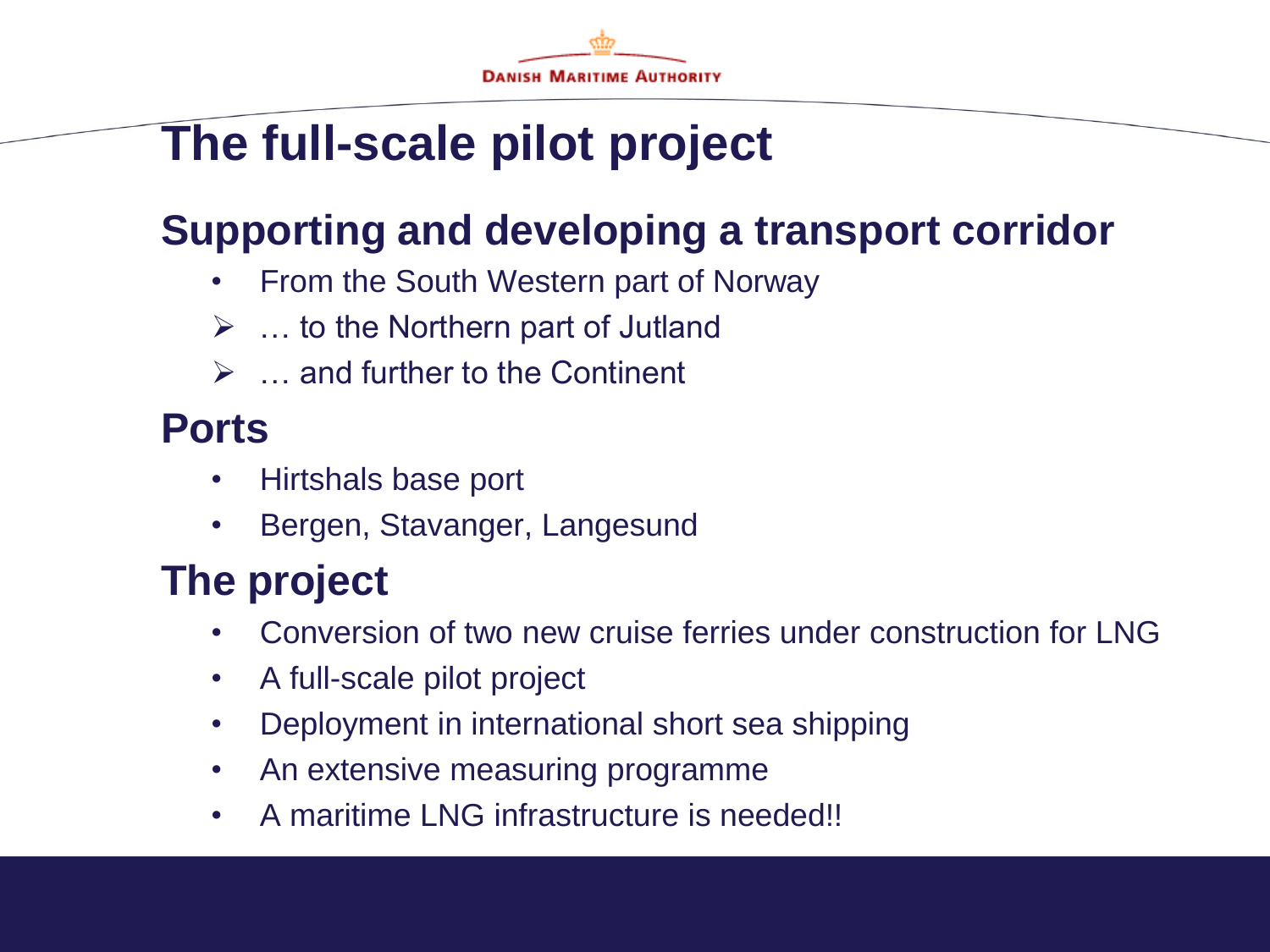# **Partners the Infrastructure project**

**States:** Belgium, Denmark, Finland, Norway and Sweden

**Regional:** Council of Nordic Ministers

**Ports:** Port of Hirtshals (DK), Port of Zeebrugge (BE), Szczecin and Swinoujscie Seaports Authority (PL) and Port of Rotterdam

**LNG terminals and gas distribution companies:** Fluxys (BE), Gasum (FI), Gasunie (NL), Energinet.dk (DK), Energigas Sverige (SE), Gasnor (NO) and GazpromLNG (RUS)

**The maritime cluster:** Germanischer Lloyd (DE), Bureau Veritas (DK), MAN Diesel and Turbo (DK), Lauritzen Kosan A/S (DK)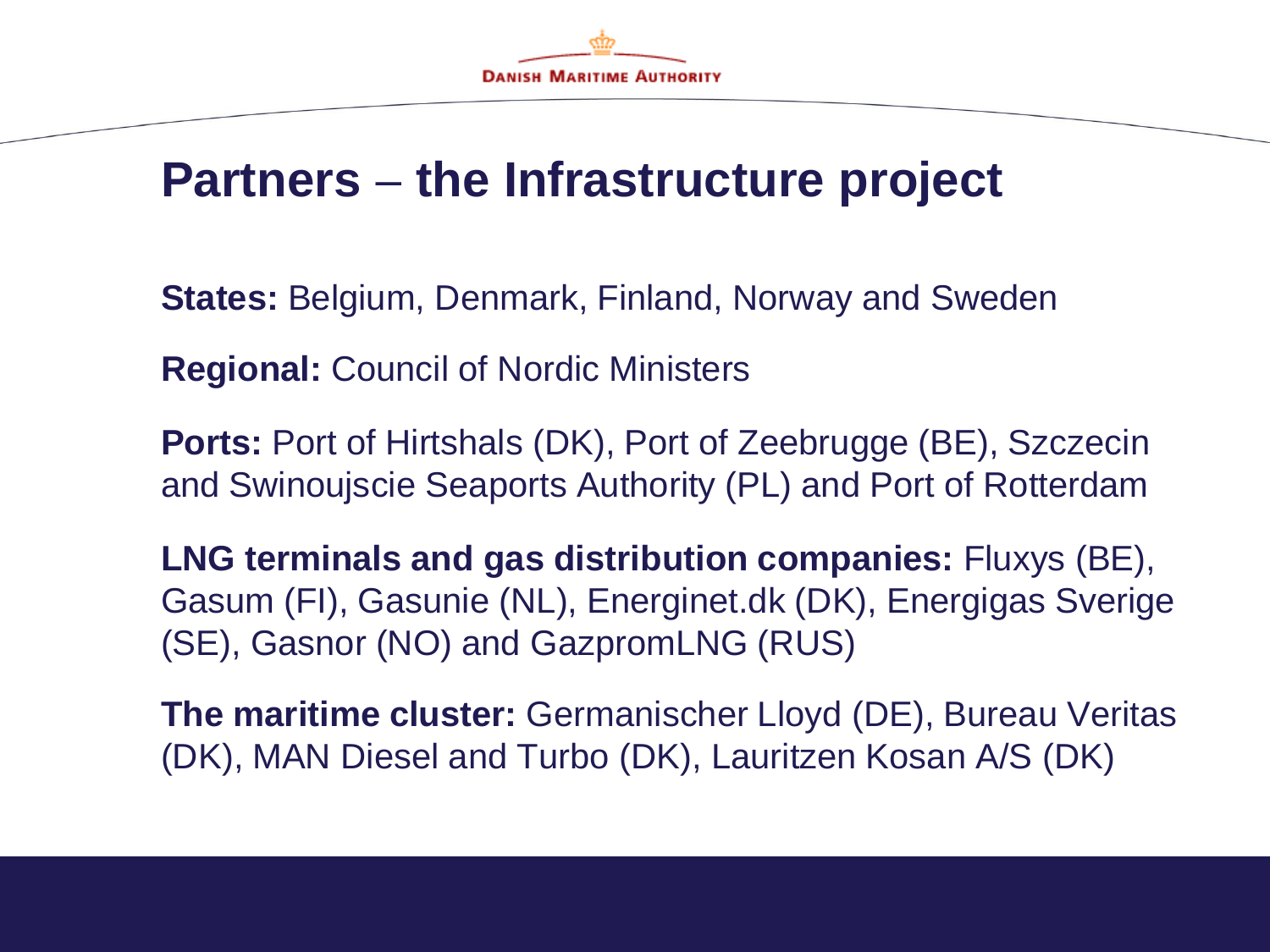

### **Project organization chart**

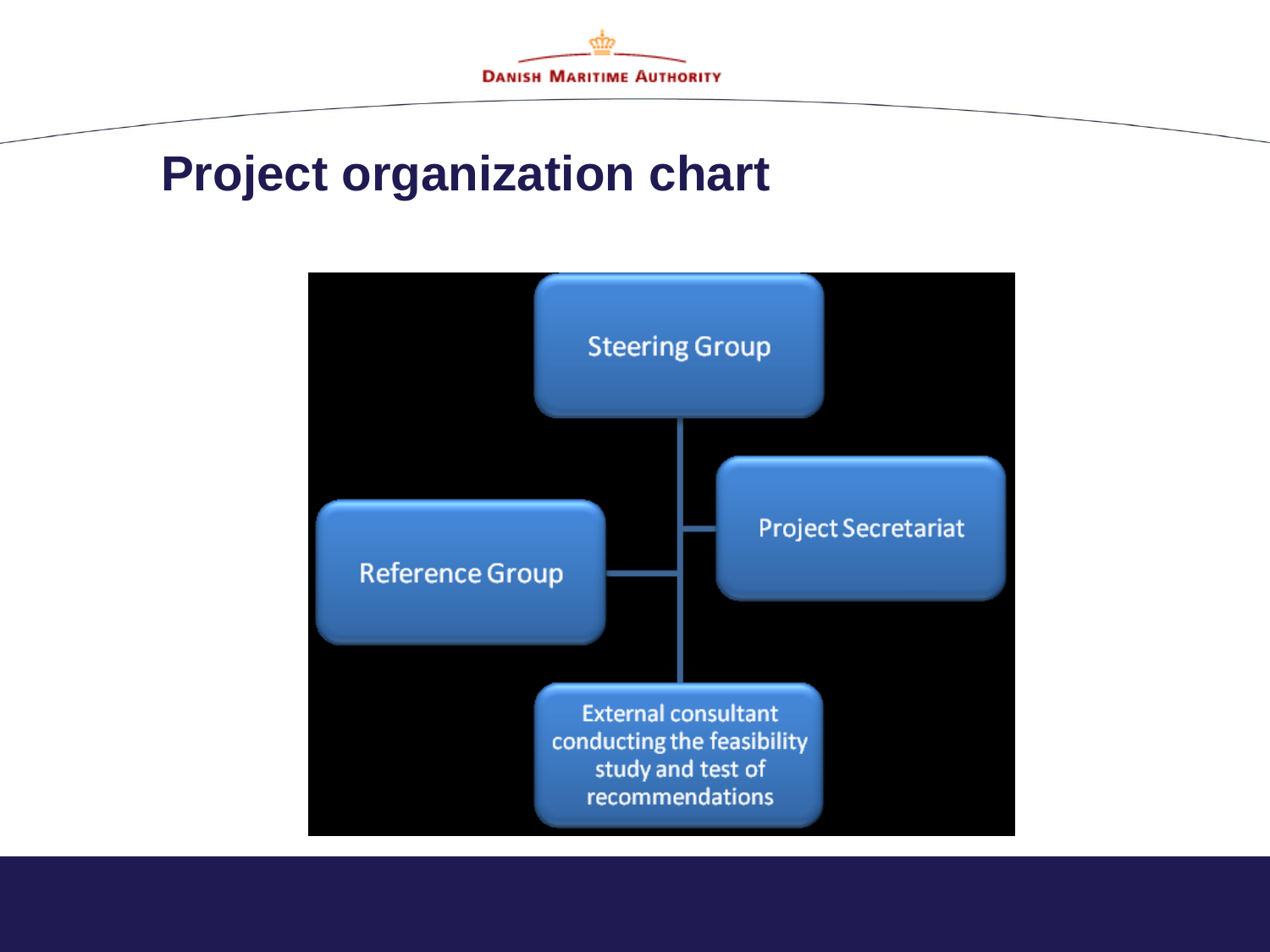

# **Goals of the LNG infrastructure project**

**Identify and analyse critical enablers**

### **Recommendations on establishment of an LNG infrastructure**

- **The LNG supply chain**
- "Hard" on marine filling stations
- "Soft" on regulations, industry standards, etc.
- Validated through the industrial project partners

#### **Relevant for central stakeholders**

• Shipowners, ports, LNG providers, equipment manufacturers, industry organizations, countries, EU, IMO, etc.

**The business case as target** – the LNG supply chain

### **Innovations on LNG**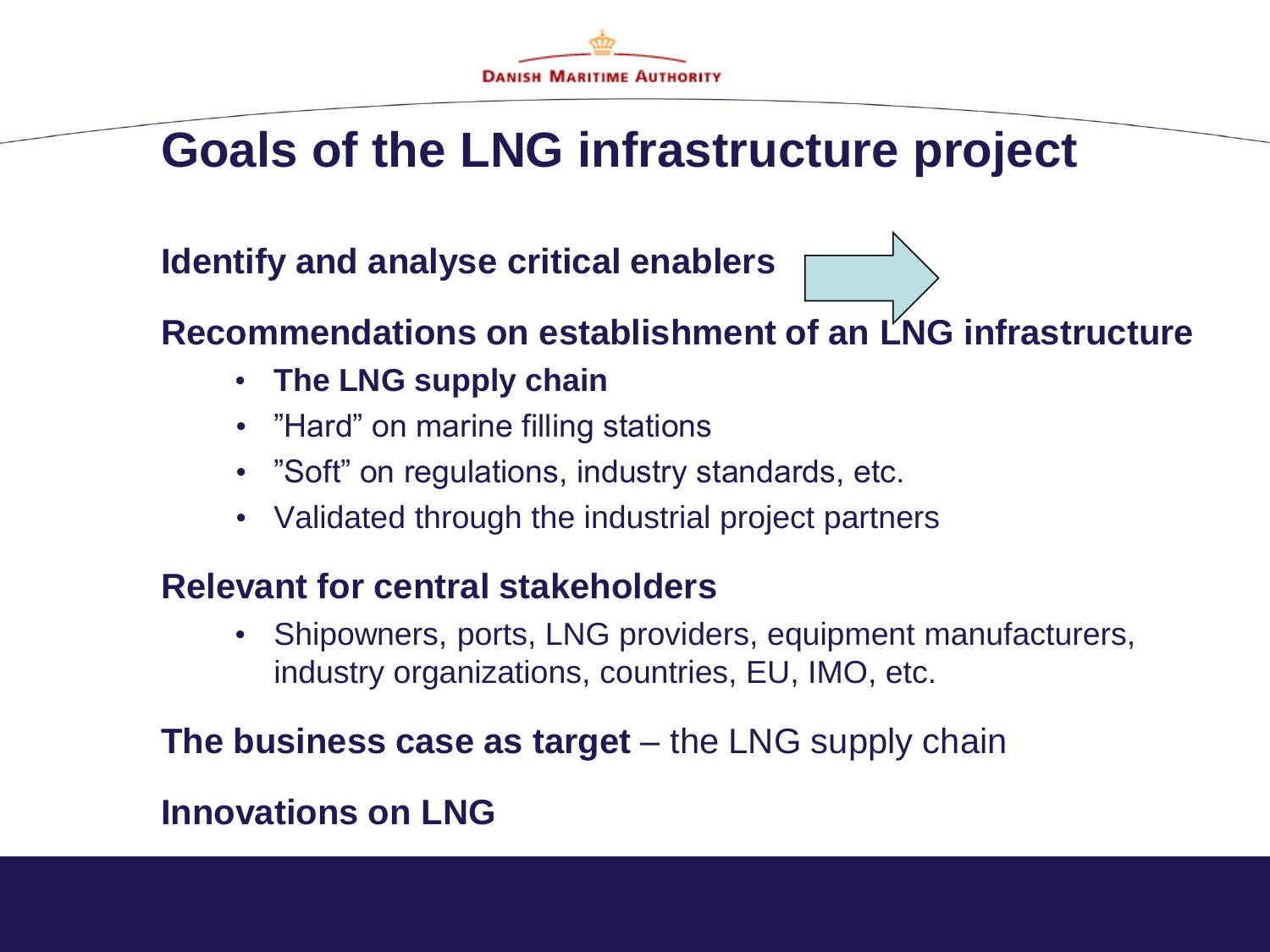

# **The LNG infrastructure project**

- **- Central enablers for the use of LNG as a starting point**
- **- From enablers to recommendations!!!!!!!!!**

**Safety**

**Local municipalities and public awareness**

**Technical possibilities for fuelling ship engines with LNG**

**Fuelling of other means of transport than ships from "maritime" LNG filling stations**

**LNG filling station dimensions**

**Economy as seen by a ship, a port and an LNG provider**

**The LNG market**

**The potential of LNG**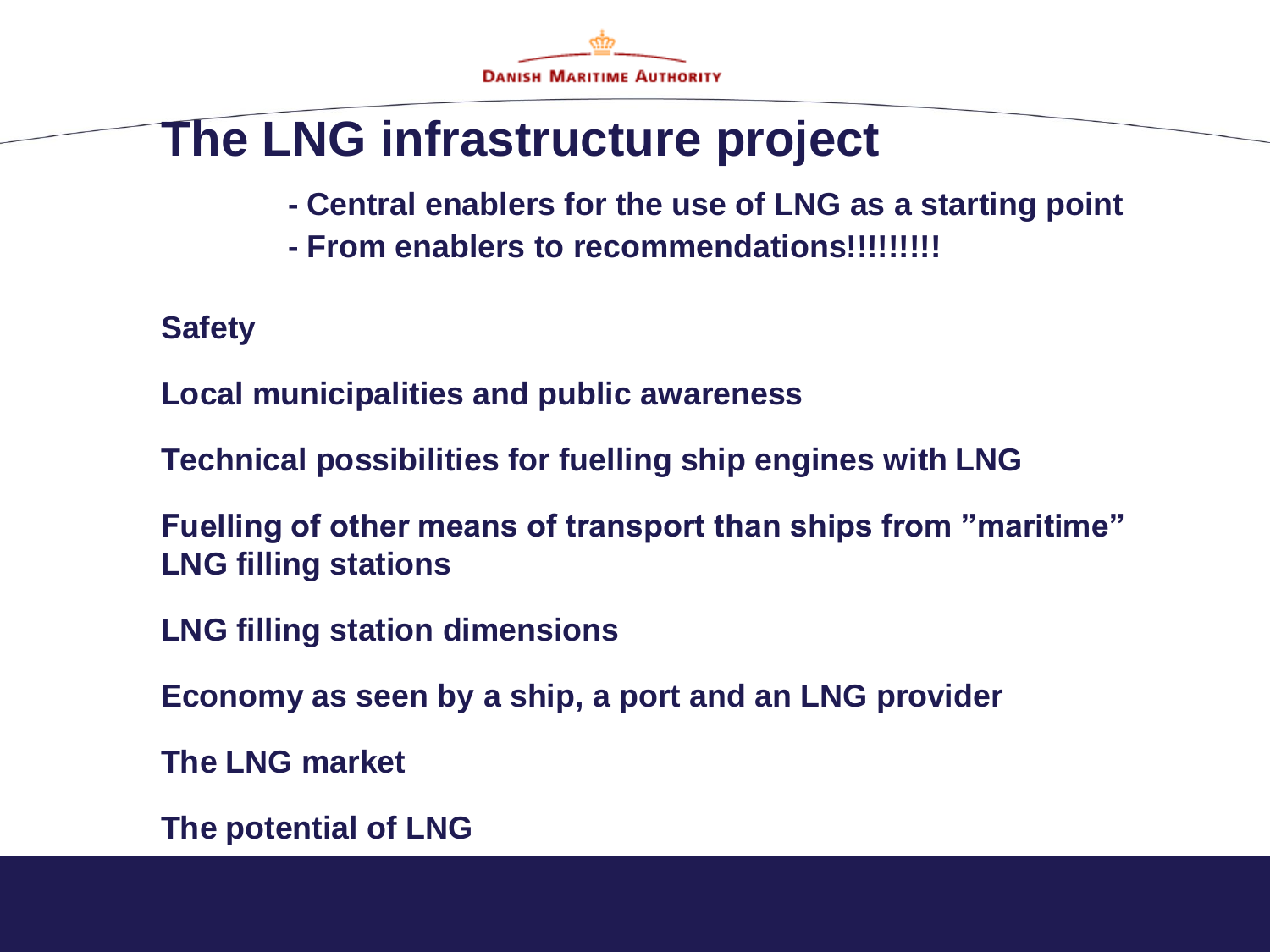

## **Time schedule for reports**

- **1. Inception** available
- **1. Baseline**  available
- **1. Draft feasibility report –** beginning December 2011
	- Economic and financial aspects
	- **❖** Technical and operational aspects
	- ❖ Safety aspects
	- ❖ Draft recommendations
- **2. Test of recommendations**
- **3. Draft final report**  27 February 2012
	- ❖ Recommendations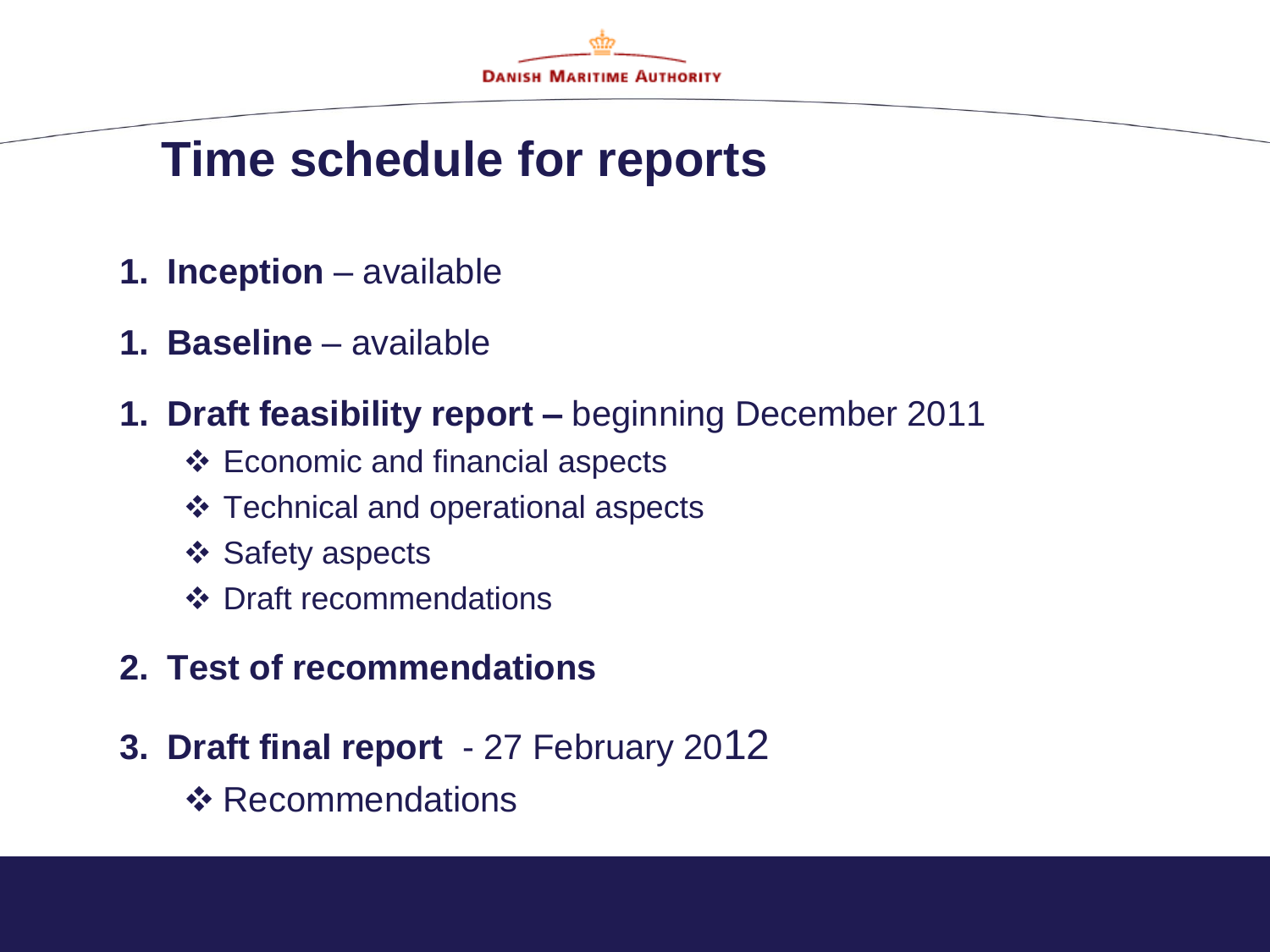**DANISH MARITIME AUTHORITY** 

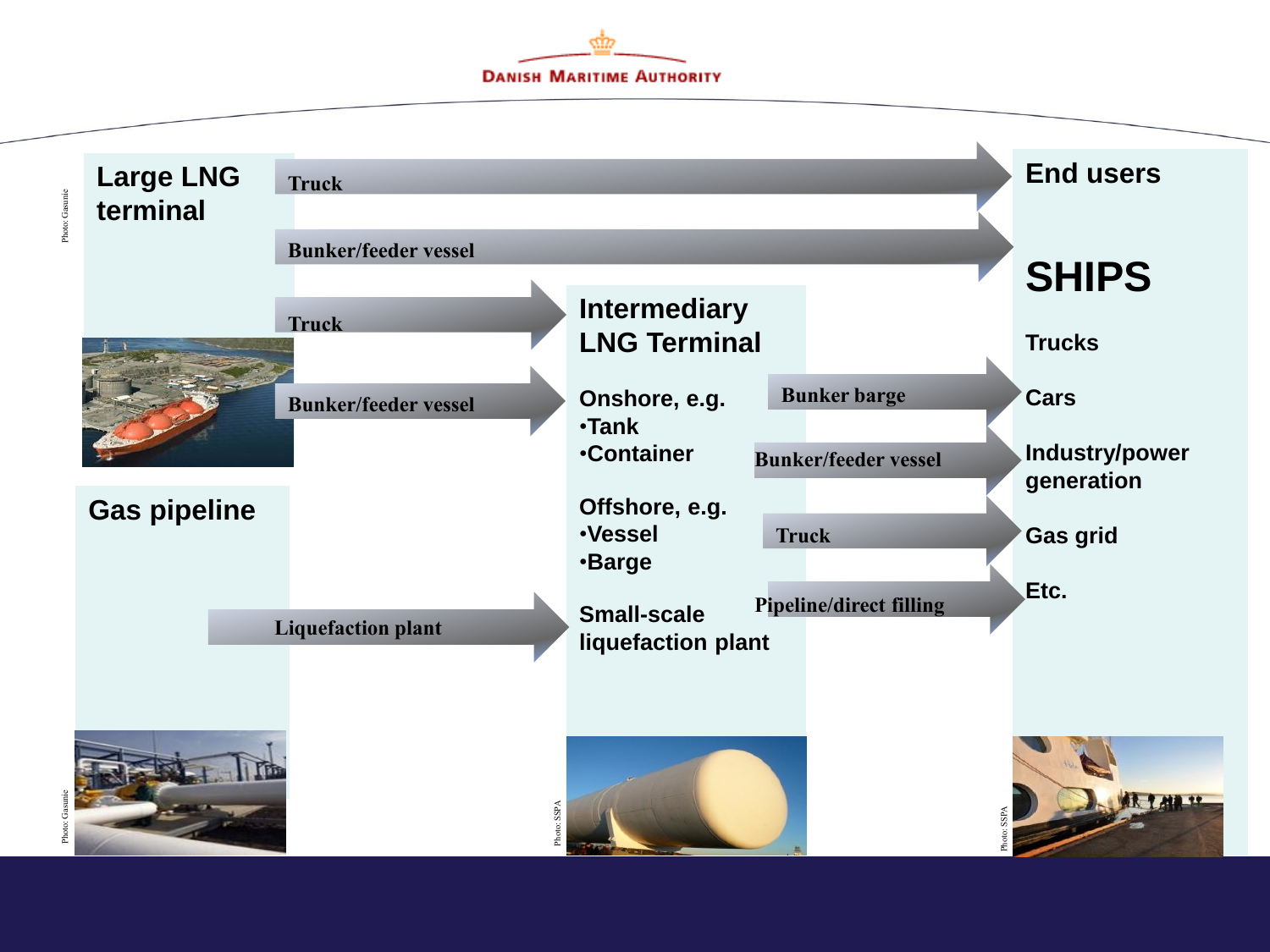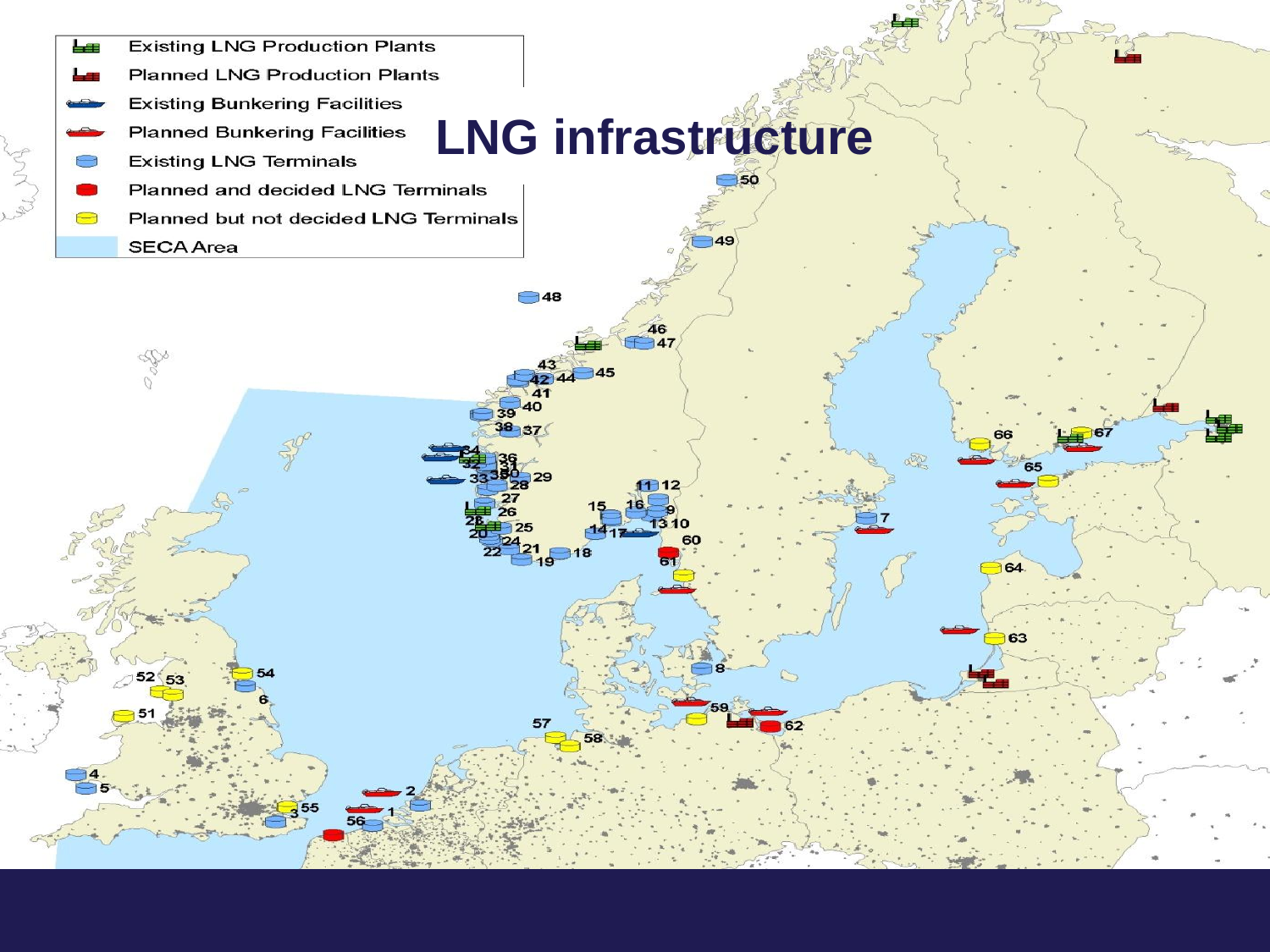

## **Results up to now –** availability and demand

#### **The demand for LNG will increase**

• 2- 4 mill. tons of marine LNG fuel from 2020 estimated

### **LNG availability will not be a limiting factor**

### **LNG infrastructure**

- Import terminals serve the gas network
- The key for LNG as marine fuel is small-scale LNG supply chains
	- $\triangleright$  Terminals (intermediate)
	- $\triangleright$  Jetties, especially for import terminals
	- $\triangleright$  LNG feeder/bunker vessels and barges
- First movers are needed to gain momentum in the LNG supply chain

#### **Maritime demand drivers**

- Regular shipping lines within the ECA area
- Competitive prices via small-scale LNG supply chains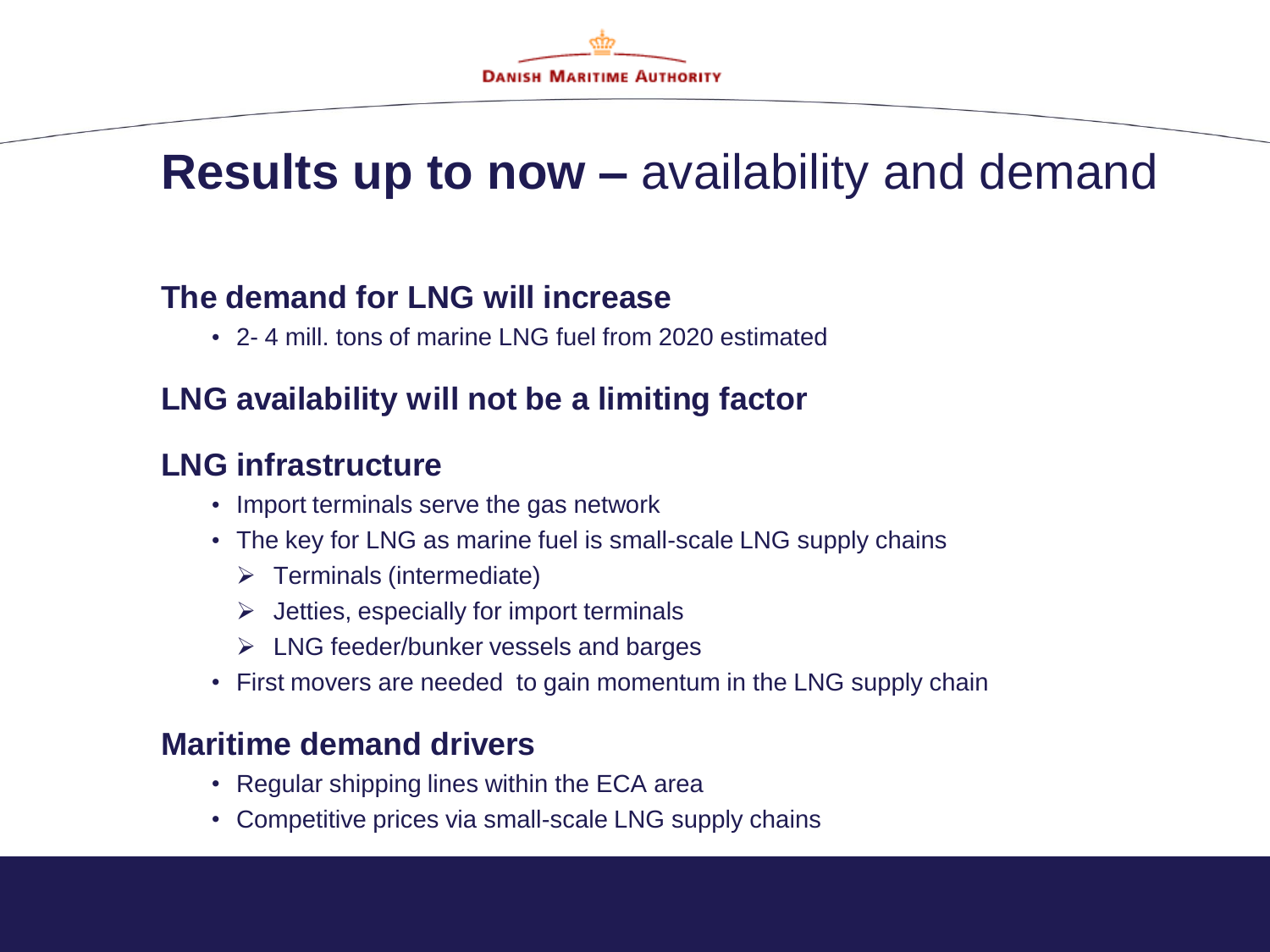

# **Results up to now –** a shipowner's perspective

#### **ECA compliance strategies/**the 2015 ECA regulation

- LNG
- Scrubbers
- MGO

### **Different LNG solutions/flexibility**

- Mono or dual fuel systems
- Larger tanks imply a payload problem

#### **A competitive price development for LNG is expected**

- Greater investment costs for LNG
- The pay back period?
- The secondhand market and LNG fuelled ships?

#### **The fuel market**

- Oil: A competitive short market and an efficient infrastructure exist
- LNG: Shorter contract periods as now are needed and an efficient infrastructure must be built
- Who can transform from long to shorter LNG contract periods?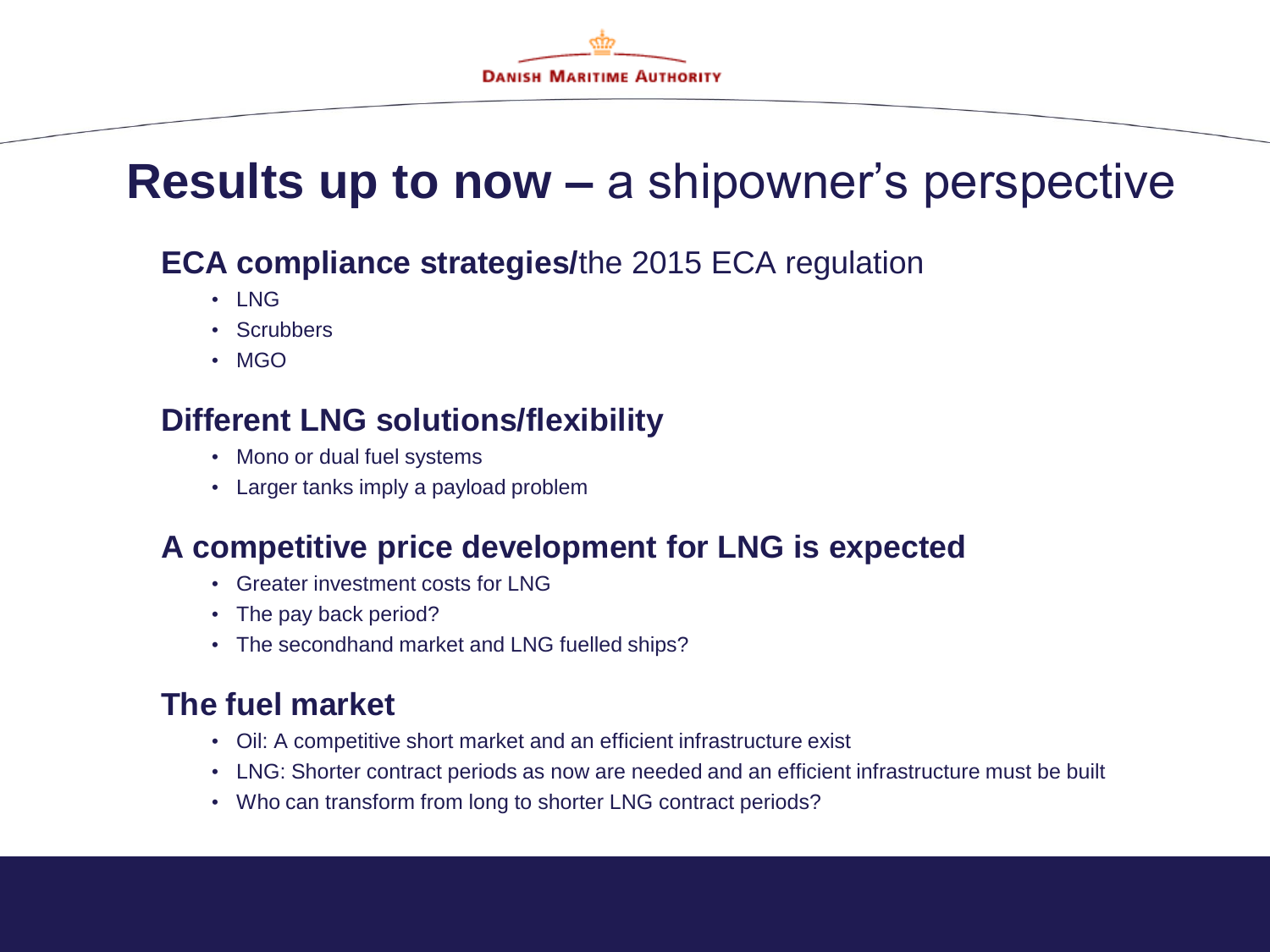

# **Results up to now –** Regulations and permits

### **Regulations missing**

- For small-scale LNG infrastructure
- For movement of small-scale LNG vessels in ports
- For bunkering

#### **Permit processes for LNG terminals**

- Plans for interaction and communication with stakeholders are needed
- Time-consuming start as early as possible

### **Adaption of large-scale regulations to small-scale regulations**

• Implies overregulation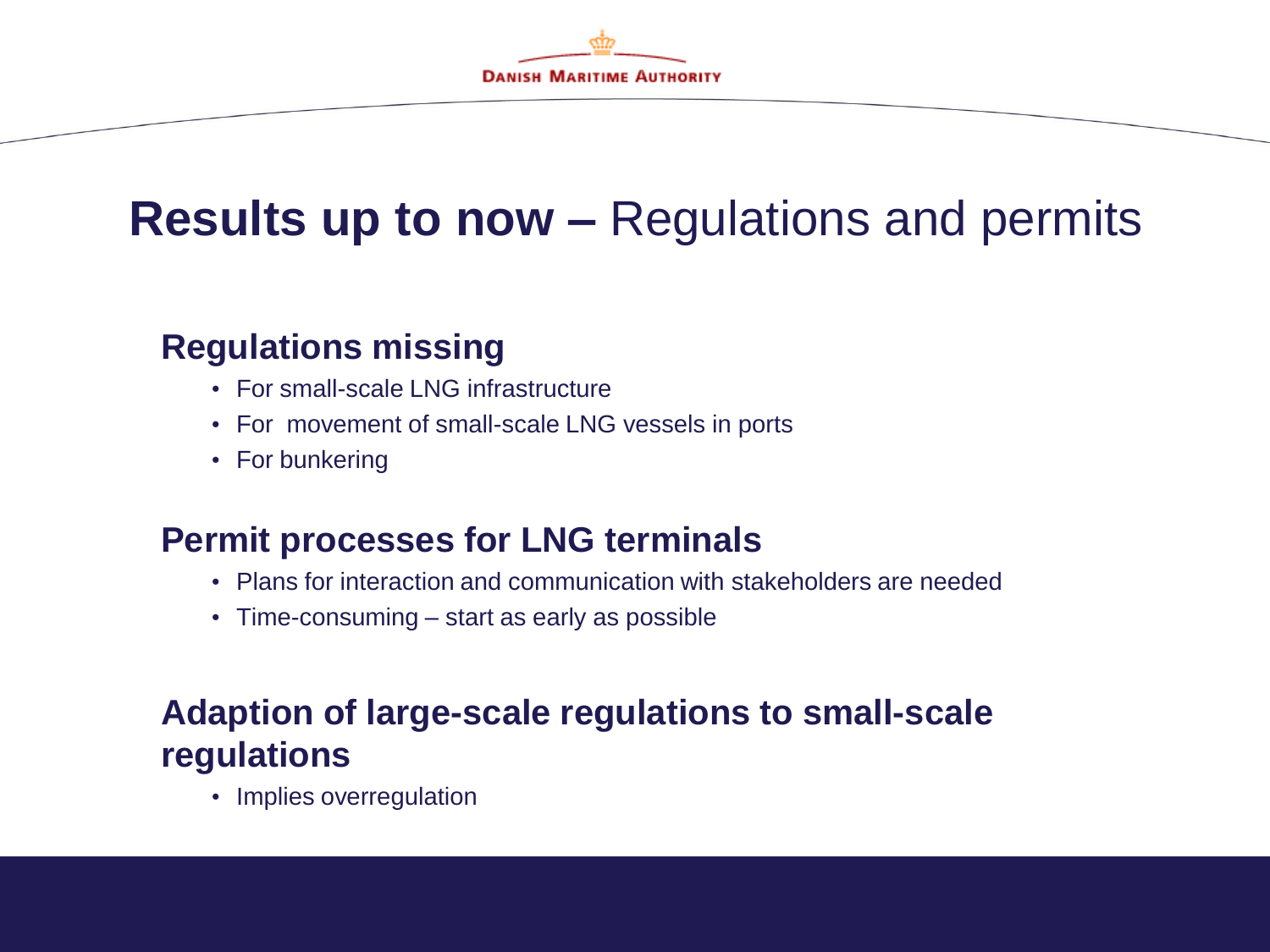

# **The way forward** – the infrastructure project

#### **Shipowners' compliance strategies**

#### **Bunkering**

- Ship-to-ship at quay or at sea
- Tank truck to ship
- Tank to ship (direct filling)

#### **Scenarios for LNG coverage**

- Terminal systems (small, medium and large)
- Integration of land-based end users
- Ships/barges as part of the supply chain

#### **Investors and operators**

- Public utilities/public sector
- Private companies

#### **Key characteristics for location of filling stations**

#### **The business case as a horizontal issue**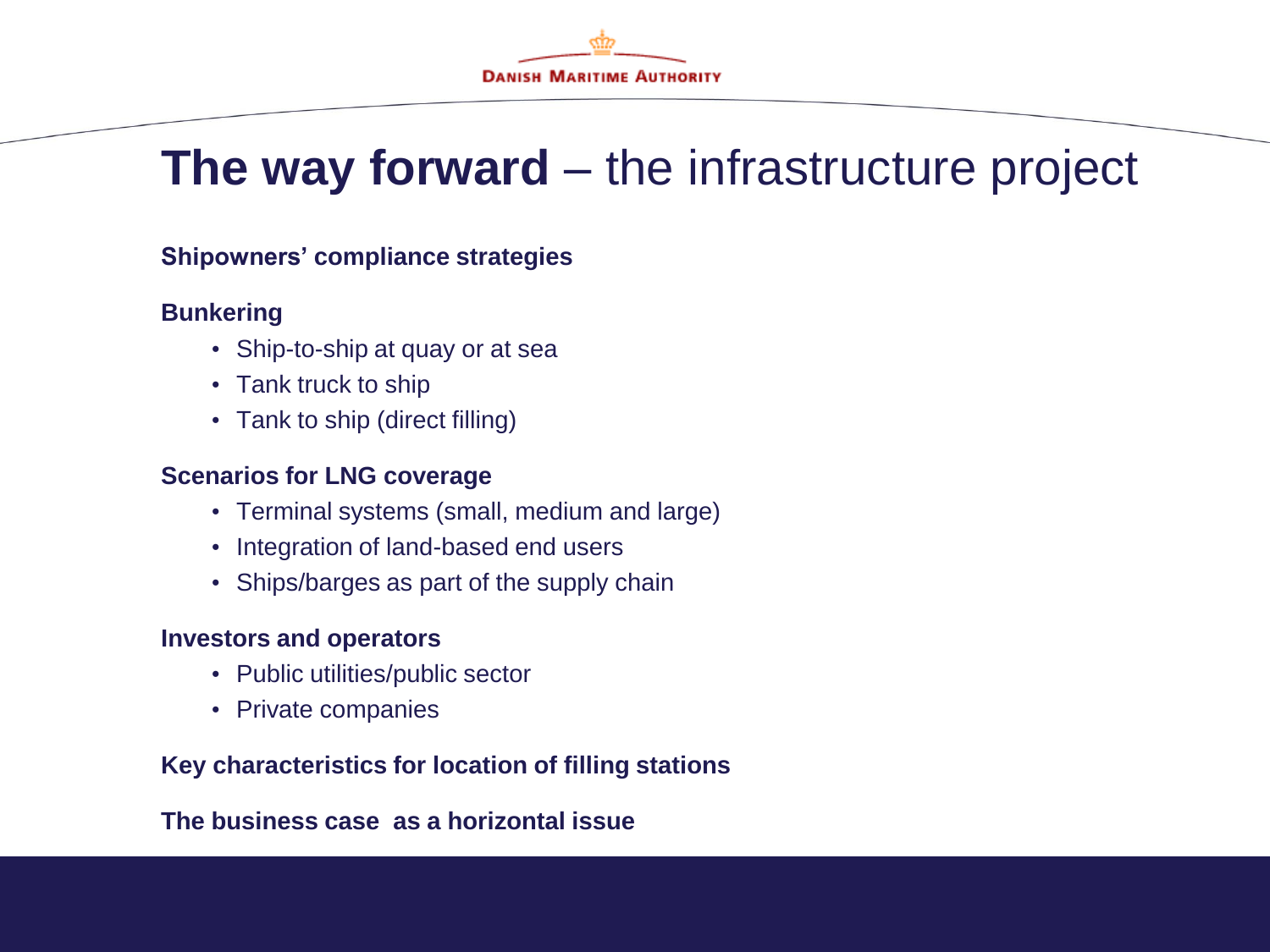# **What does the LNG infrastructure project deliver?**

### **Validation through industrial partners and port authorities**

• From a port cluster point of view!

#### **"Soft " infrastructure recommendations**

- Missing regulation, standardization, best practice, etc.
- Regulation, etc. must be appropriate (no overregulation)
- **Who is the "problem owner" and what must be done?**

#### **Hard infrastructure recommendations**

- Possible components and investment cost indications
- Migration thinking/increasing demand
- Business opportunities

#### **Business case thinking**

• The overall aim: Investments in the LNG supply chain, including shipowners